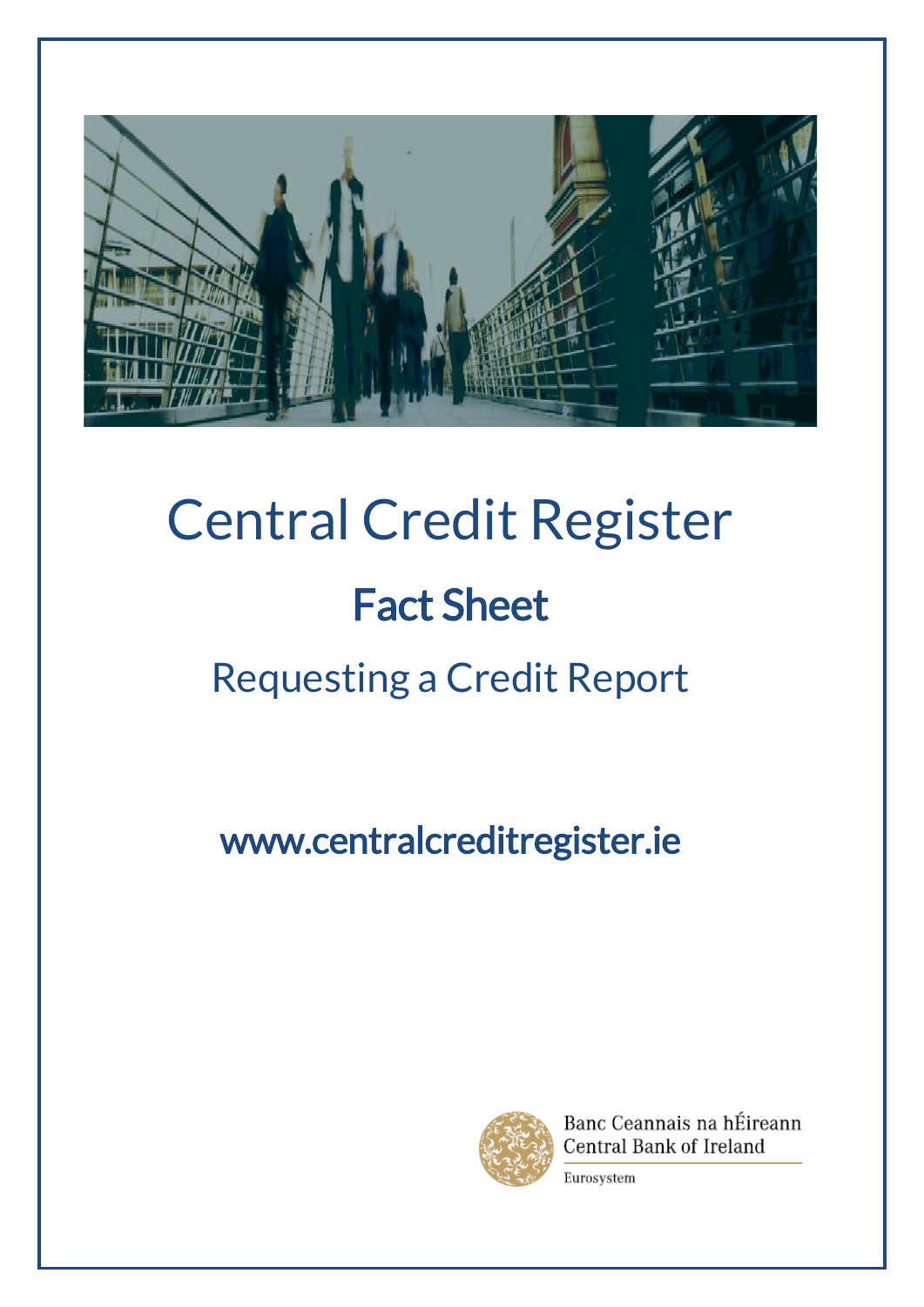#### What is a Credit Report?

A credit report is created from information submitted by lenders every month to the Central Credit Register.

The Central Credit Register is a national database that, on request, provides:

- a borrower with an individual credit report detailing their credit agreements;
- a lender with comprehensive information to help with credit assessments; and
- the Central Bank with better insights into national trends in the provision of credit.

The Central Credit Register also supports the Central Bank's obligations and functions, including consumer protection, supervising the financial sector and ensuring financial stability.

Your credit report contains personal and credit information on all your loans, if the loan is for €500 or more, and any applications for new loans that you may have made. It contains important information about your loans and loan applications.

Since 30 June 2017, banks, credit unions and any lender providing consumer loans of €500 or more must submit personal and credit information on those loans to the Central Credit Register. This includes loans such as credit cards, mortgages, overdrafts and personal loans.

Since 31 March 2018, Local Authorities and Moneylenders providing loans of €500 or more must submit personal and credit information on those loans to the Central Credit Register. Business loans are also included from this time.

Since 30 June 2019 lenders who provide Hire Purchase, PCPs or similar type loans of €500 or more must submit personal and credit information on those loans to the Central Credit Register.

This information is matched by the Central Credit Register and used to create a credit report.

Personal information include your name, address, date of birth and Personal Public Service (PPS) number. This information is collected to ensure that each person's loans are matched correctly. For example, the loan you may have with one lender is correctly matched with another loan you may have with another lender.

Credit information includes the loan amount, the lender's name, any overdue payments and the remaining balance.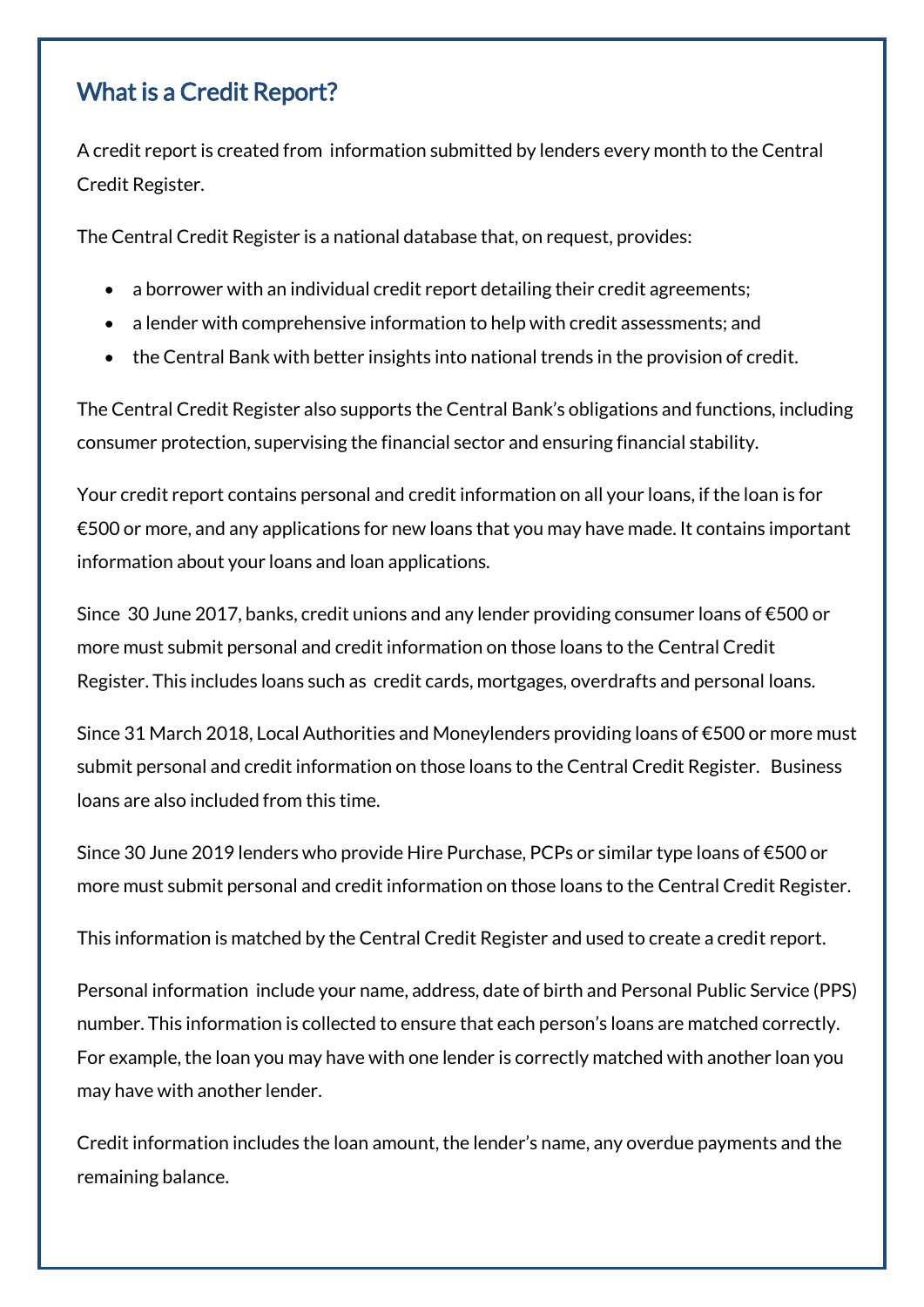This information will build up over time until the last five years of payment performance information is shown on your credit report. Your lender will see only the last two years of payment performance information.

#### Who owns the information?

The Central Bank owns the information held on the Central Credit Register. The Central Bank is a data controller under the Data Protection Acts. Information submitted by lenders to the Central Credit Register is used to create individual credit reports. A credit report can help lenders when making decisions about loans and loan applications. More information on the collection and use of your personal data is available at [centralcreditregister.ie](https://www.centralcreditregister.ie/borrower-area/data-protection) where you will also find a link to the Central Bank's data protection privacy notice.

## When can I request a credit report?

You can ask for your credit report at any time free of charge, subject to fair usage. This means that reports are free so long as you do not ask for an excessive number of reports.

Lenders must request a copy of your credit report when you have applied for a loan of €2,000 or more. They may also, if they wish, request a copy of your credit if your loan application is for less than €2,000.

Lenders may also request a copy of your credit report if

- you have requested a re-structure of an existing loan;
- there are arrears on an existing loan; or
- There has been a breach of the limit on a credit card or overdraft

The Central Credit Register does not:

- decide if a loan is approved or not the lender makes that decision;
- score or grade credit reports.

## How do I get my credit report?

The fastest way to do this is online.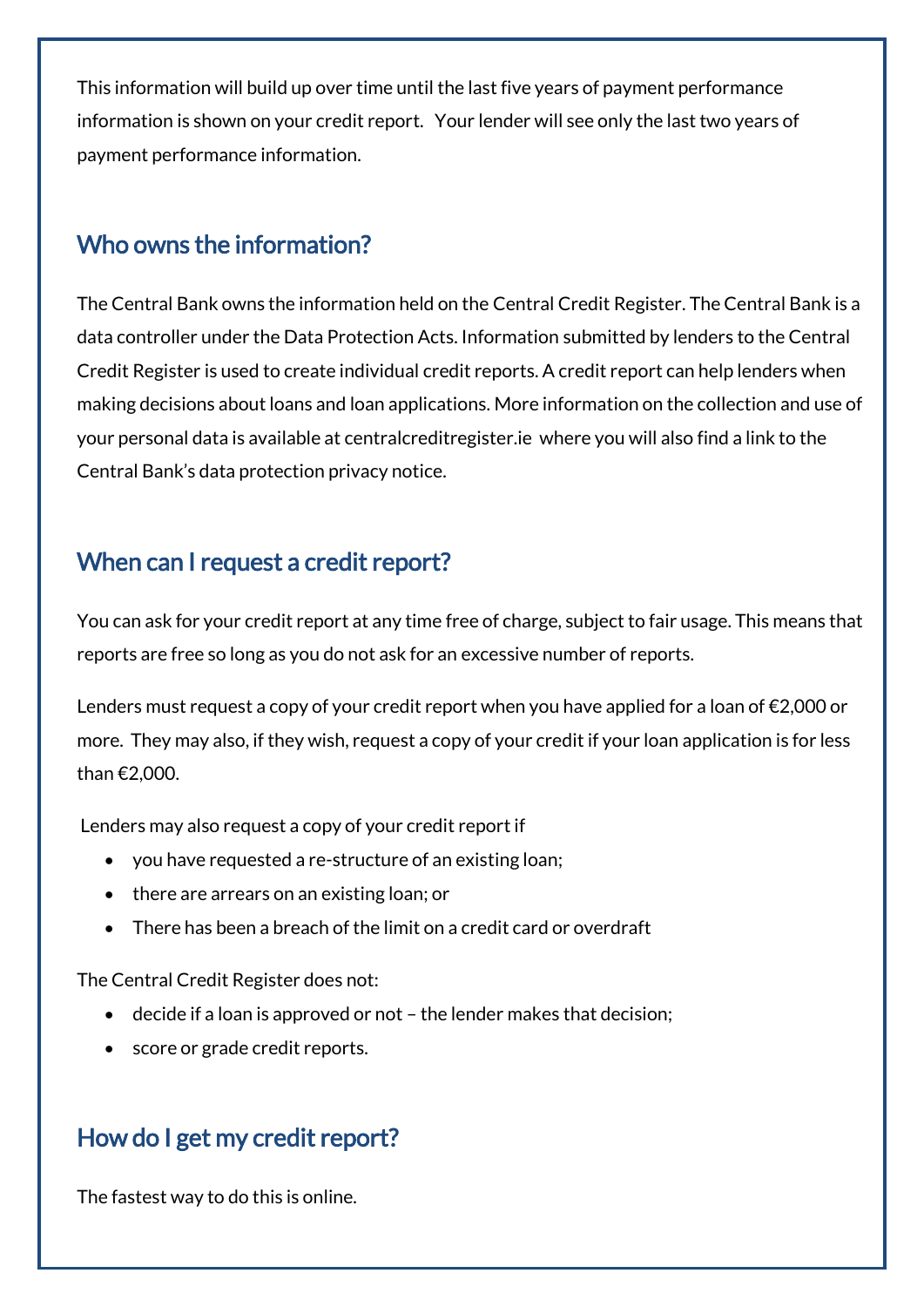You may complete the online application form to request your credit report at [centralcreditregister.ie.](http://www.centralcreditregister.ie/borrower-area/submit-a-request)

You must print and sign your completed application form and upload it with your identification documents.

Alternatively, you can contact us by email at[: myrequest@centralcreditregister.ie](mailto:myrequest@centralcreditregister.ie) or

you may write to us at:

Central Credit Register, Adelphi Plaza, George's Street Upper, Dún Laoghaire, Co. Dublin.

Please make sure to include your identification documents with your request for your credit report.

## Why do I need to submit identification documents?

In order to apply for your credit report or exercise any other rights, you will need to complete an online application form and attach the following identification documents:

#### 1. Proof of your identity

Upload a clear and legible copy of ONE of the following documents (no document should be more than 6 months older than its expiry date):

- Passport the identification page (name, date of birth, photo and signature) of your passport including your name, date of birth, photo and signature; or
- EU Driving Licence card the identification side (photograph, name and signature) of your EU driving licence card.

Contact us a[t myrequest@centralcreditregister.ie](mailto:myrequest@centralcreditregister.ie) if you cannot provide either of the above

#### 2. Proof of your address

Upload a copy of <u>ONE</u> of the following documents to prove your address (no document should be more than 6 months older than the date of your application and must show your FULL address):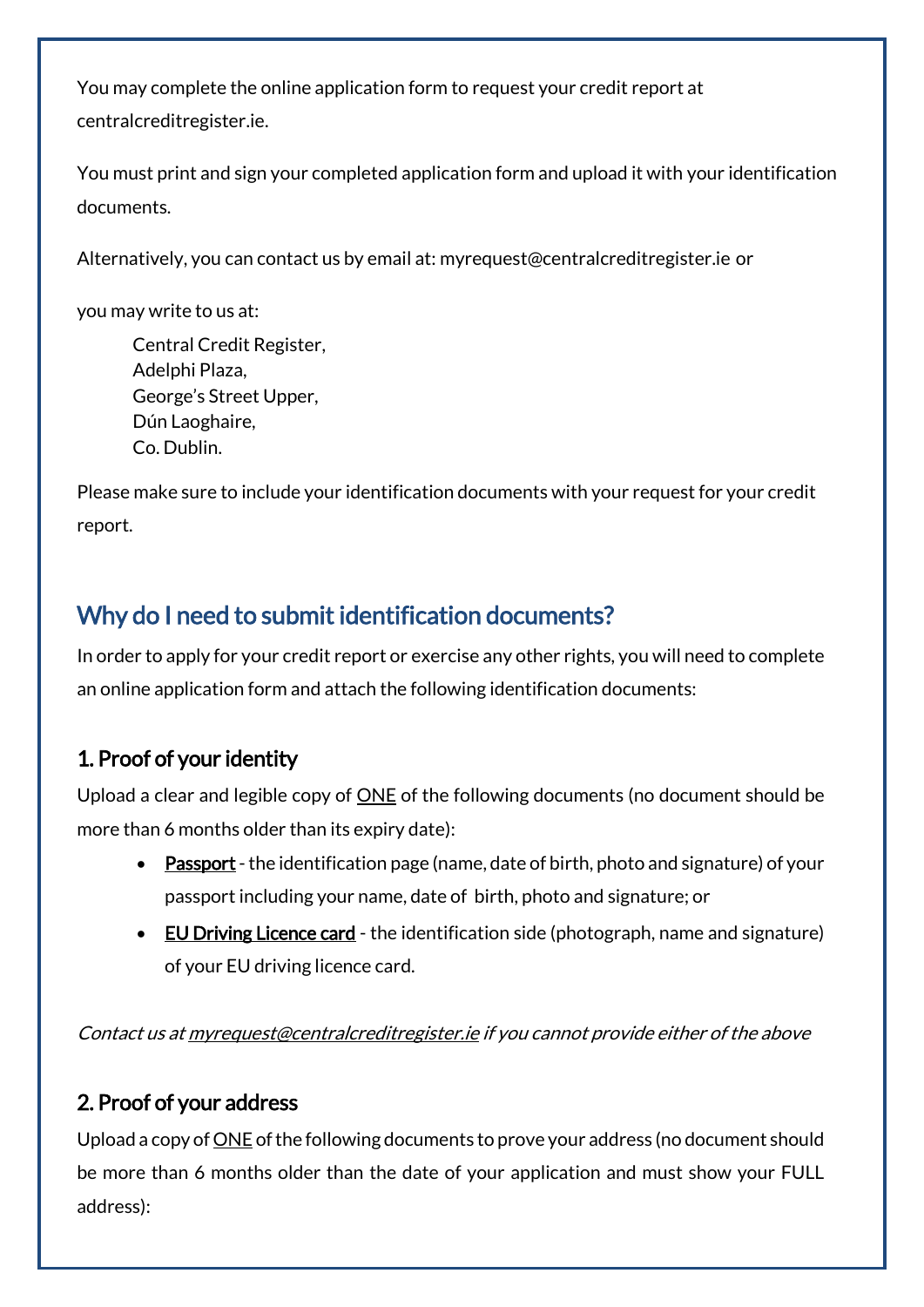- utility or landline telephone bill;
- statement from a bank, building society or credit union;
- a letter from the Department of Employment Affairs and Social Protection or the Revenue Commissioners addressed to you;
- a letter from any other statutory body or State agency addressed to you; or
- a letter from an insurance company addressed to you relating to an existing insurance policy.

#### 3. Proof of your PPSN

Upload a copy of ONE of the following documents to prove your PPSN:

- Public Services Card both sides (front and back)
- a letter from the Department of Employment Affairs and Social Protection or the Revenue Commissioners addressed to you showing your PPSN;
- a Tax Assessment or Notice of Tax Credits;
- a receipt for a social welfare payment;
- a medical card or drug payment scheme (DPS) card;
- a payslip, or Employment Detail Summary document from Revenue;.

See our Data Protection Statement at centralcreditregister.ie for more information on how we process your personal information.

For postal applications, please download an application form at [https://www.centralcreditregister.ie/borrower-area/apply-for-your-credit-report-and](https://www.centralcreditregister.ie/borrower-area/apply-for-your-credit-report-and-other-rights/postal-applications/)[other-rights/postal-applications/](https://www.centralcreditregister.ie/borrower-area/apply-for-your-credit-report-and-other-rights/postal-applications/) or contact us at myrequest@centralcreditregister.ie.

## How far back does information on me go?

Credit information will build up over time until five years of information is shown on the credit report that you request.

For an active loan (one where payments are still be made, or are expected to be made), a lender will see the most recent two years of payment information. For a closed loan (one where all